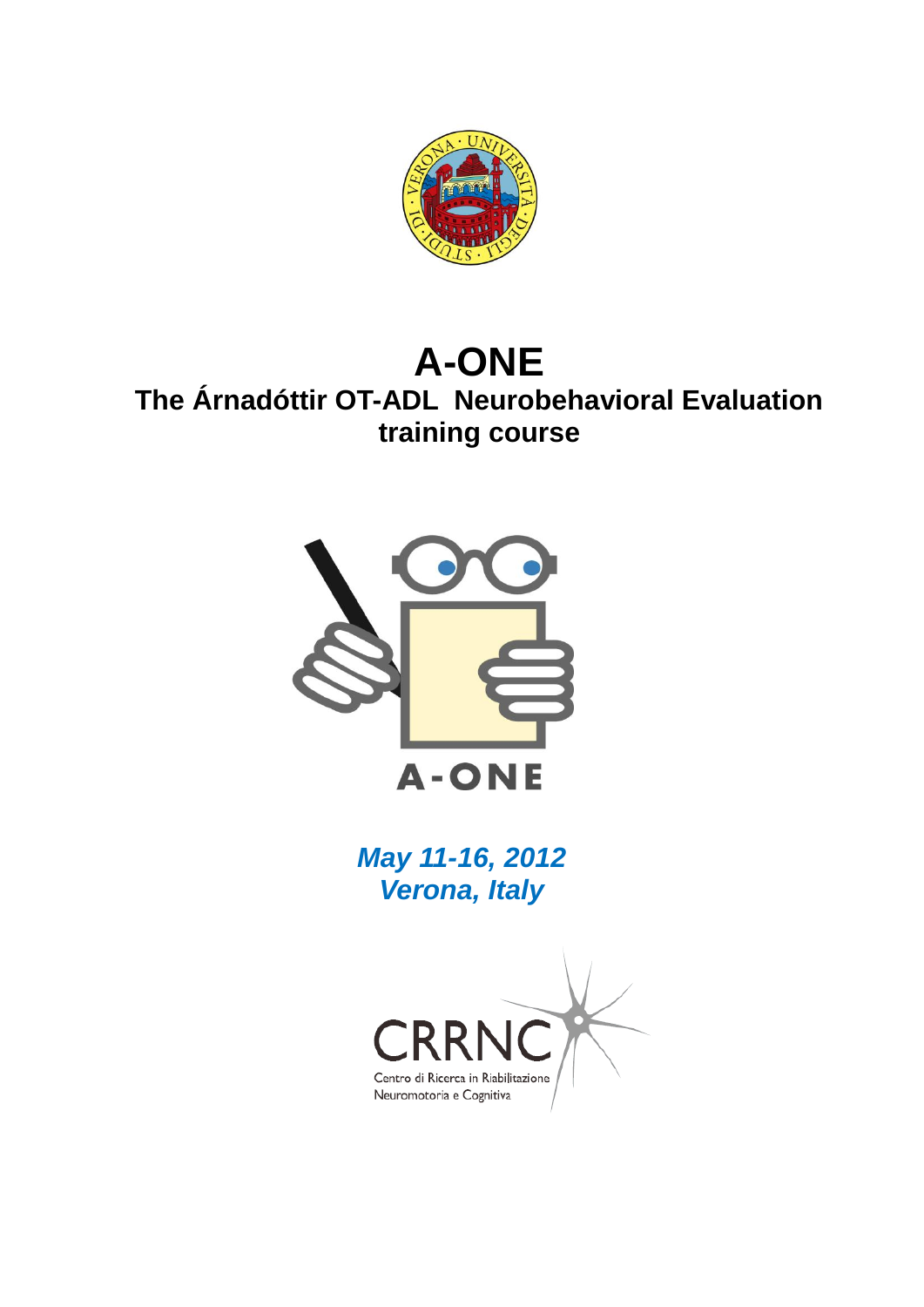# **Course Description**

Within the field of occupational therapy (OT) there is a growing awareness and need to have therapists evaluate patients with cognitive-perceptual dysfunction in a way that is unique to OT (i.e. a functional emphasis). Traditionally, the evaluation of activities of daily living and mobility occurs separately from the cognitive-perceptual evaluation. This is unfortunate as the "traditional" cognitive-perceptual evaluation includes items not oriented to the discipline of OT; that is they do not focus on how or why such dysfunction interferes with daily activities. With this in mind, Guðrún Árnadóttir, an Icelandic occupational therapist, developed an assessment tool that combines neurobehavioral theory with OT principles. The A-ONE directly links functional performance (basic activities of daily living and mobility) to neurobehavioral deficits including cognitive-perceptual and motor impairments. The A-ONE is appropriate to use for clients over the age of 16 who present with damage to the central nervous system.

When administering the A-ONE standardized observation methods are used to evaluate task performance and the need for assistance in the following daily living tasks: feeding, grooming & hygiene, dressing, transfers and mobility, and functional communication. Subsequently, speculations are made through task analysis regarding the underlying neurobehavioral impairments that limit the performance, impairments, such as: ideational apraxia, motor apraxia, unilateral body neglect, unilateral spatial neglect, spatial relations dysfunction, motor control, and perseveration. The resulting impairment hypotheses are based on observed performance errors combined with operational definitions from the A-ONE conceptual framework, therapists' professional reasoning skills and neurological knowledge.

The A-ONE is used throughout the international OT community. To use the tool reliably a certification course is required. In the course participants will become familiar with the concepts used in the evaluation and learn to differentiate between them. They will further be able to relate the A-ONE concepts to other classification systems and gain insight to psychometric qualities of the evaluation including measurement potential based on Rasch analysis.

| <b>A-ONE TRAINING COURSE SCHEDULE</b> |                     |                 |                      |                   |                 |                   |  |  |
|---------------------------------------|---------------------|-----------------|----------------------|-------------------|-----------------|-------------------|--|--|
|                                       | $Day-1$             | $Day-2$         | $\bf\textbf{D}$ av-3 | $Day-4$           | Day-5           | $\bf Dav-6$       |  |  |
| 8.30-10.00                            | Occupational        | Discussion of   | Discussion of        | Discussion of     | Discussion of   | A-ONE in clinical |  |  |
|                                       | therapy:            | assignments     | assignments          | assignments       | assignments     | reasoning         |  |  |
|                                       | General             | Neuronal        |                      | Videotape: Case   | Videotape:      | Future            |  |  |
|                                       | perspectives        | processing      |                      | assignment        | Case assignment | considerations    |  |  |
| 10.00-10.30                           | Coffee break        |                 |                      |                   |                 |                   |  |  |
| 10.30-12.00                           | $A$ -ONE:           | Neurobehavioral | Administration       | Videotape:        | Videotape:      | Final assignment: |  |  |
|                                       | Theoretical         | dysfunction     | and scoring          | <b>Discussion</b> | Discussion      | Video             |  |  |
|                                       | background          |                 |                      |                   |                 |                   |  |  |
| 12.00-13.00                           | Lunch               |                 |                      |                   |                 |                   |  |  |
| 13.00-15.00                           | Neurological        | Neurobehavioral | Videotape: Case      | Research and      | Videotape:      | Final assignment: |  |  |
|                                       | background          | dysfunction     | assignment and       | implications      | Case assignment | Written.          |  |  |
|                                       |                     | continued       | discussion           |                   |                 |                   |  |  |
| 15.00-15.30                           | <b>Coffee break</b> |                 |                      |                   |                 |                   |  |  |
| 15.30-16.30                           | Neurological        | Neurobehavioral | Pervasive            | Research and      | Videotape:      | Final assignment: |  |  |
|                                       | background          | dysfunction     | assignment           | interpretation of | Discussion      | Written.          |  |  |
|                                       | Assignments         | Assignments     |                      | test scores       |                 |                   |  |  |
|                                       | Take home           | Take home       | Take home            | Take home         |                 |                   |  |  |
|                                       | assignments         | assignments     | assignments          | assignments       |                 |                   |  |  |

After each topic/section there will opportunities for therapists to ask questions, especially regarding clarification of translation. There will be an Italian translator present who will provide a summary translation of main concepts. (Il corso sarà in lingua inglese, ma al termine di ogni sessione ci sarà la possibilità di chiedere chiarimenti in lingua italiana, con un traduttore)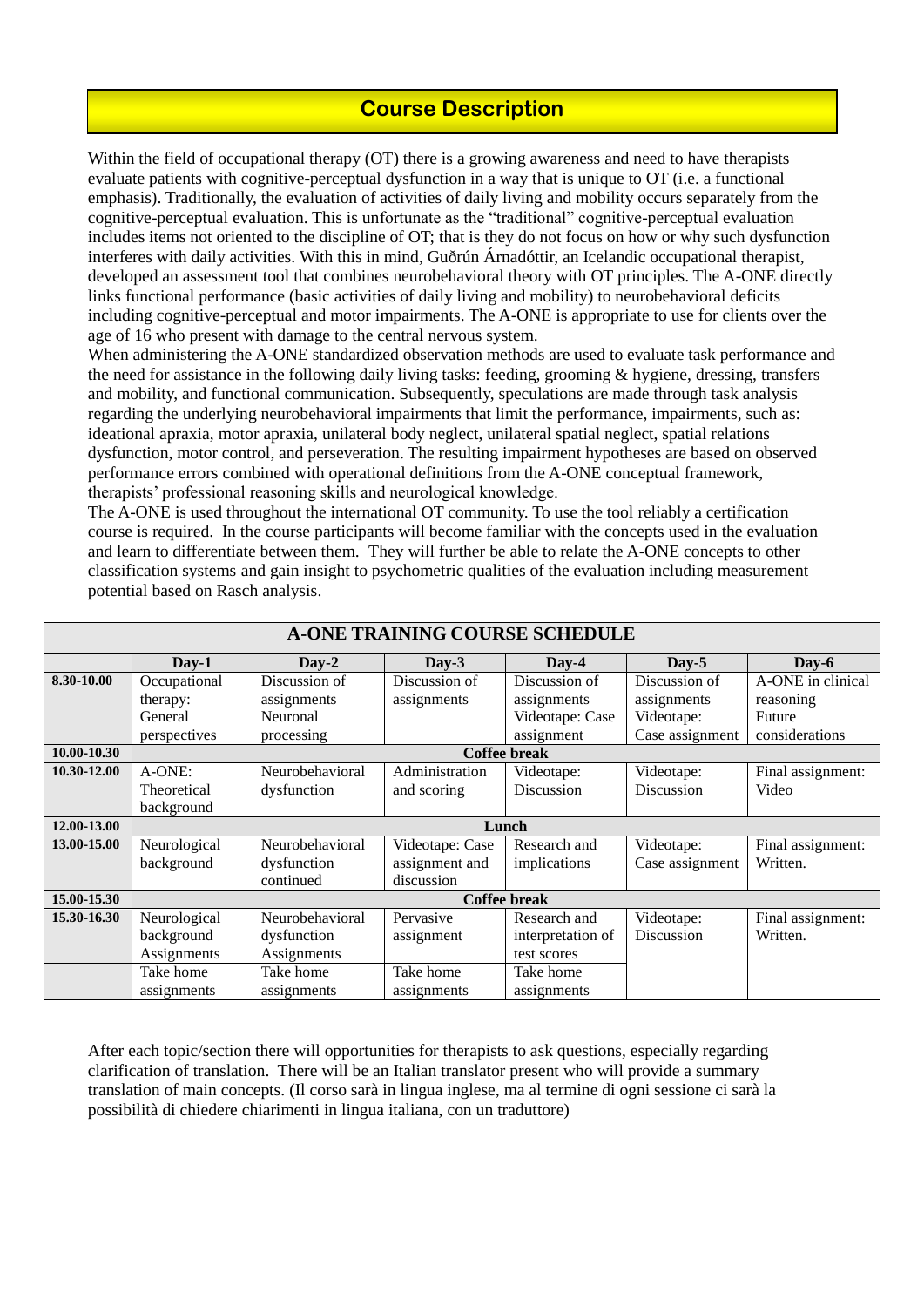Upon registration each participant will be sent the book"**The Brain and Behavior: Assessing Cortical Dysfunction Through ADL**". Participants are strongly encouraged to read the book prior to the course for maximum benefits. A pre-course assignment on chapters 1-5 must be handed in on the first day of the course. Note that there are **homework assignments** included in the course, and there is a specific **final assignment** that requires preparation. This is an "open book" assignment.

On successful completion of the course participants will receive an A-ONE certification. Certificates will be posted to participants.

# **Instructors**

**Dr. Guðrún Árnadóttir,** OT, PhD, is the developer of the A-ONE instrument and author of the book The Brain and Behavior: Assessing Cortical Dysfunction through Activities of Daily Living. Guðrún has also published several book chapters and peer reviewed journal articles. Her work in the field of occupational therapy includes clinical practice, A-ONE research and development and coordinating and teaching A-ONE courses internationally. Guðrún worked as an Associate professor at University of Akureyri, Iceland. Presently she has a research and clinical advisory position at the Grensás rehabilitation center of Lanspítali hospital, Iceland. She completed her undergraduate occupational therapy degree in Manitoba Canada, obtained her Masters degree in occupational therapy in Los Angeles, USA and a doctoral degree in occupational therapy from Umeå, Sweden.

**Dr. Esther Steultjens,** OT, PhD, neuropsychologist, has been teaching A-ONE courses since 1999 in the Netherlands. She is an associate professor in neurorehabilitation at the university of applied sciences HAN in Nijmegen the Netherlands. She publishes in international scientific journals on research findings covering occupational therapy. She teaches courses (inter)nationally regarding cognitive rehabilitation in occupational therapy.

**Valerie Harris,** MSc OT, currently practices as chief occupational therapist for Sjálfsbjörg, the Icelandic association of people with physical disabilities. She is also a part time lecturer at the University of Akureyri, teaching in the undegraduate occupational therapy programme. Valerie has also taught in the undergraduate programme at La Trobe University, Victoria , Australia. She completed her undergraduate studies at La Trobe University and a Masters degree from Florida International University, USA. Valerie´s main areas of interest are rehabilitation of adults with neurological problems, support for carers and clinical reasoning.

# **Registration Procedure**

#### **Prior to registration and payment please contact the organizational committee to confirm that there are still spaces available**

It is recommended that participants have minimum of one year work experience to register for the course. If an occupational therapist with less than one year's work experience would like to register for the course, please contact the organizational committee via email or phone.

The course will be held Policlinico G.B. Rossi, Piazzale L. A. Scuro 10, 37134, Verona, Italy The registration form can be found on: **www.dsnnmm.univr.it** 

The course will be held for a maximum of 30 occupational therapists. Only registration forms with proof of payment will be taken into consideration.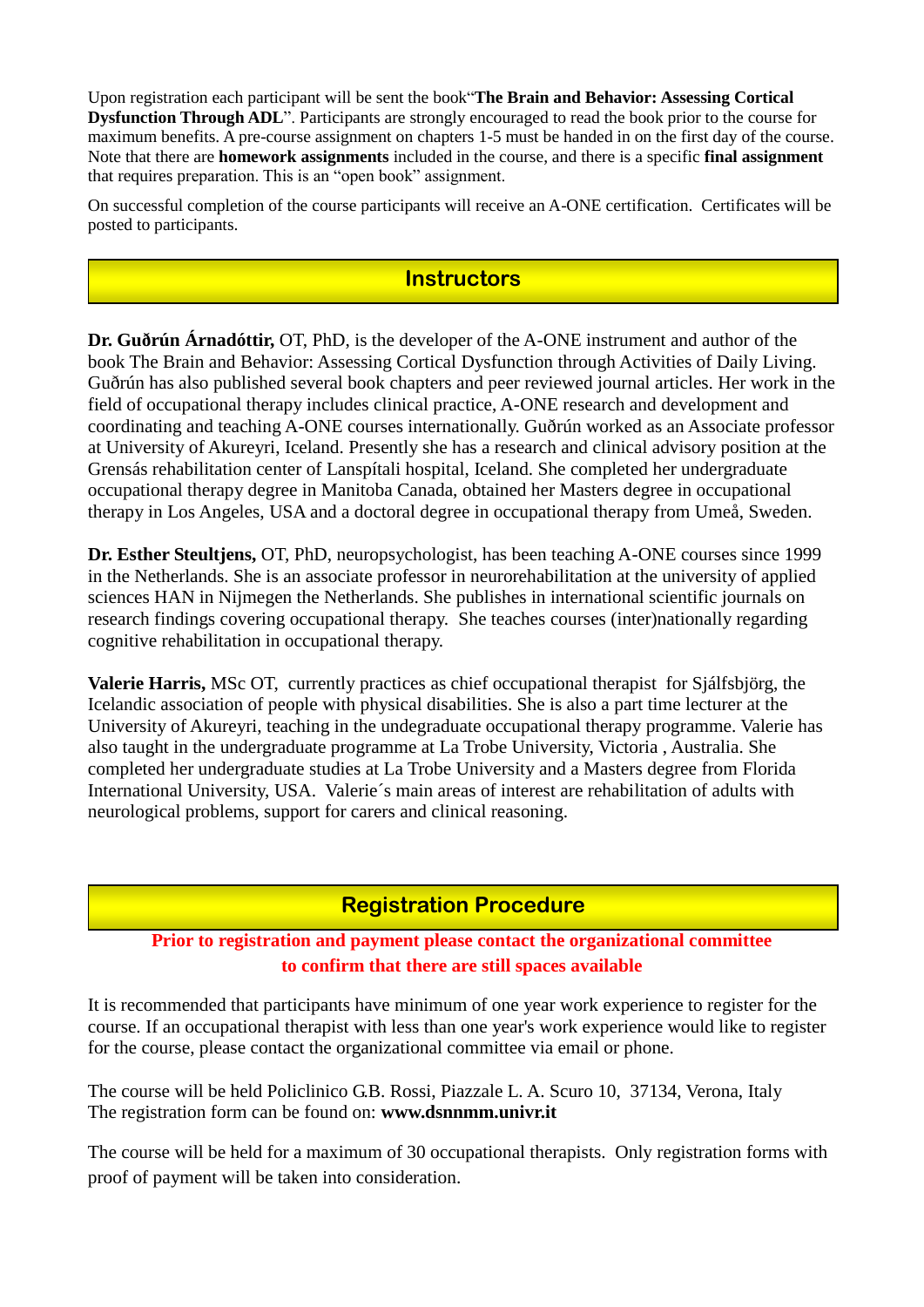| Due date  | AITO, SITO, SIRN, | Non-members |  |
|-----------|-------------------|-------------|--|
|           | members           |             |  |
| 15/3/2012 | € 750,00          | € 850,00    |  |
| 31/4/2012 | € 800,00          | € 900,00    |  |

Your registration form and payment must be received by **April 31, 2012.** The payment can be made via bank transfer to:

 Department of Neurological, Neuropsychological, Morphological and Movement Sciences University of Verona Banca Popolare di Verona S.G.S.P. Sede di Verona Piazza Nogara, 2 37121 VERONA IBAN IT97-R-05188-11701-000000011074. Swift code: VRBPIT2V001

Payment: please include your name and write "registration fee for A-ONE"

# **Organizational Committee**

Patrizia Ianes Rossella Ghensi Neuromotor and Cognitive Rehabilitation Research Centre Department of Neurological, Neuropsychological, Morphological and Movement Sciences University of Verona

Telephone Italian speaking participants: 0039 045 812 4573 (from 9-13) English speaking participants: 0039 347 066 3792

e-mail: [a\\_oneinfo@yahoo.it](mailto:a_oneinfo@yahoo.it)

**Scientific Committee**

Patrizia Ianes Rossella Ghensi Prof. Nicola Smania

**How to arrive**

BY PLANE: The nearest airport is Valerio Catullo Villafranca International Airport airport, which is located approximately 5 kilometers from the city centre. Alternatively, Brescia Montichiari airport is located approximately 65 kilometers from Verona, and Venice Marco Polo airport is located approximately 125 kilometers from Verona. It is possible to travel to Verona by train, to Verona Porta Nuova train station, from both Brescia and Venice; please see [www.trenitalia.it](http://www.trenitalia.it/)